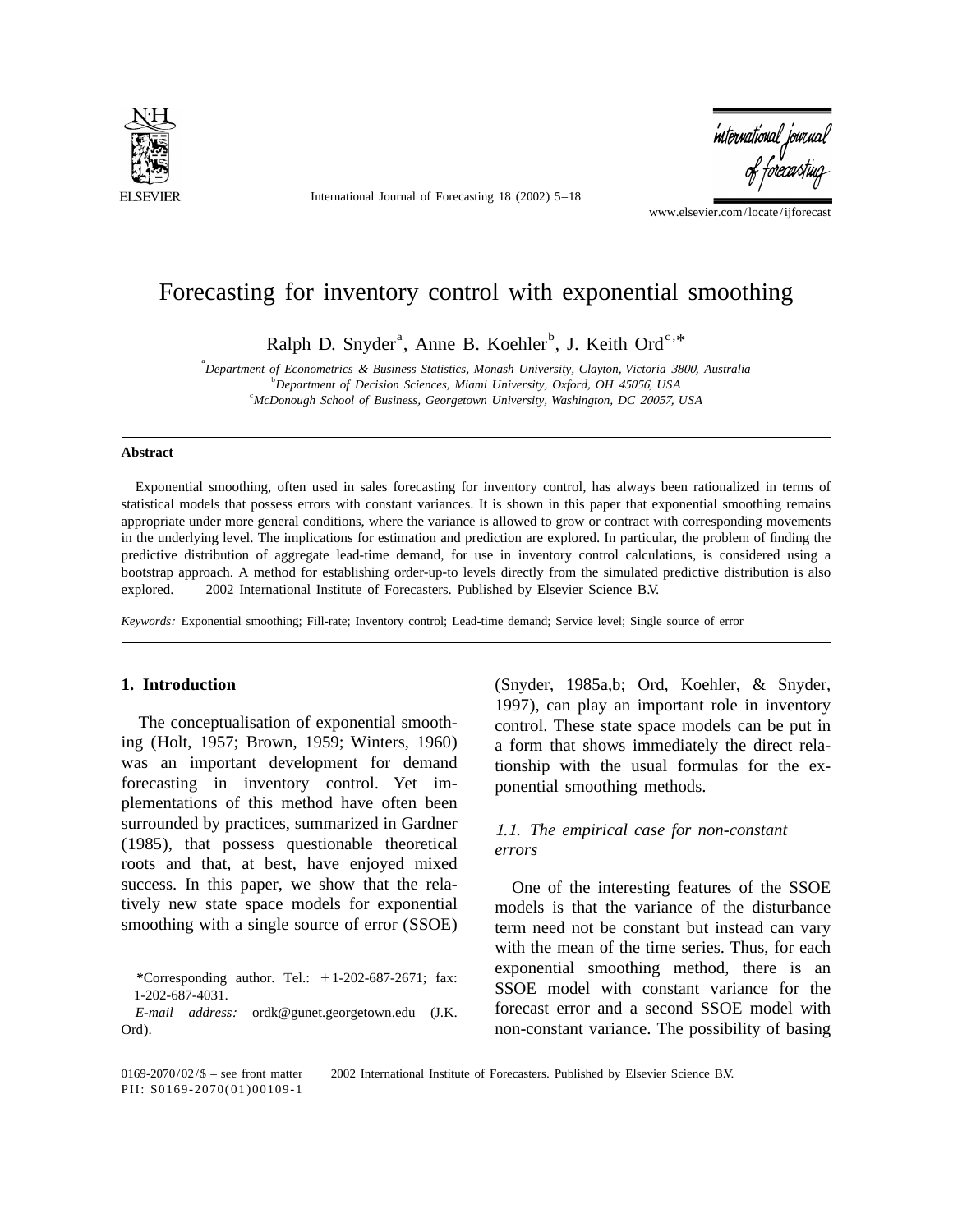

Fig. 1. Plot of standard deviation against mean for Monet data, by product, computed over weeks 5–46.

such non-constant errors has a certain attraction. and standard deviation for each product within Over 40 years ago Brown (1959, p. 94) said, each period; the results are plotted in Figs. 1<br>'you will be very likely to find that the standard and 2. The plots clearly suggest that the stan-'you will be very likely to find that the standard deviation of demand is nearly proportional to dard deviation is proportional to the mean, the total annual usage, or to the average month- rather than constant. ly usage'. When describing models of the demand process, other authors on inventory 1.2. *Models for exponential smoothing* control have also allowed the variation in the forecast error to depend on the size of the Models, as opposed to methods, for forecast-<br>forecast and have pointed to Brown's statement in the demand process are important in the forecast and have pointed to Brown's statement ing the demand process, are important in the (Miller, 1986; Lovejoy, 1990; Heath & Jackson, development of policies for inventory control (Miller, 1986; Lovejoy, 1990; Heath & Jackson, development of policies for inventory control.<br>1994). In particular a model enables us to specify the

Monet Group. Since the period from Thanksgiv-<br>inventory control include: ing to Christmas is known for its high sales volume, we partitioned the data into weeks 1. the use of logarithms can be avoided when

a theory of forecasting and inventory control on 5–46 and 47–51. We then computed the mean

94). In particular, a model enables us to specify the<br>We now present some empirical results that redictive distribution for future demand so that We now present some empirical results that predictive distribution for future demand so that suggest that the standard deviation may, indeed, inventory policies may be derived in accordance suggest that the standard deviation may, indeed, inventory policies may be derived in accordance<br>be proportional to the mean rather than constant. With some criterion such as expected cost be proportional to the mean rather than constant.<br>
Our data<sup>1</sup> are the weekly sales figures for weeks<br>
5-51 of 1998 for 345 jewelry lines sold by The<br>
SSOE models over other suggested models for SSOE models over other suggested models for

- the variance is nonstationary;
- <sup>1</sup>We are grateful to Dr. Bill Sichel of The Monet Group for 2. the most common types of trend and

providing these data. Seasonality can be modelled;